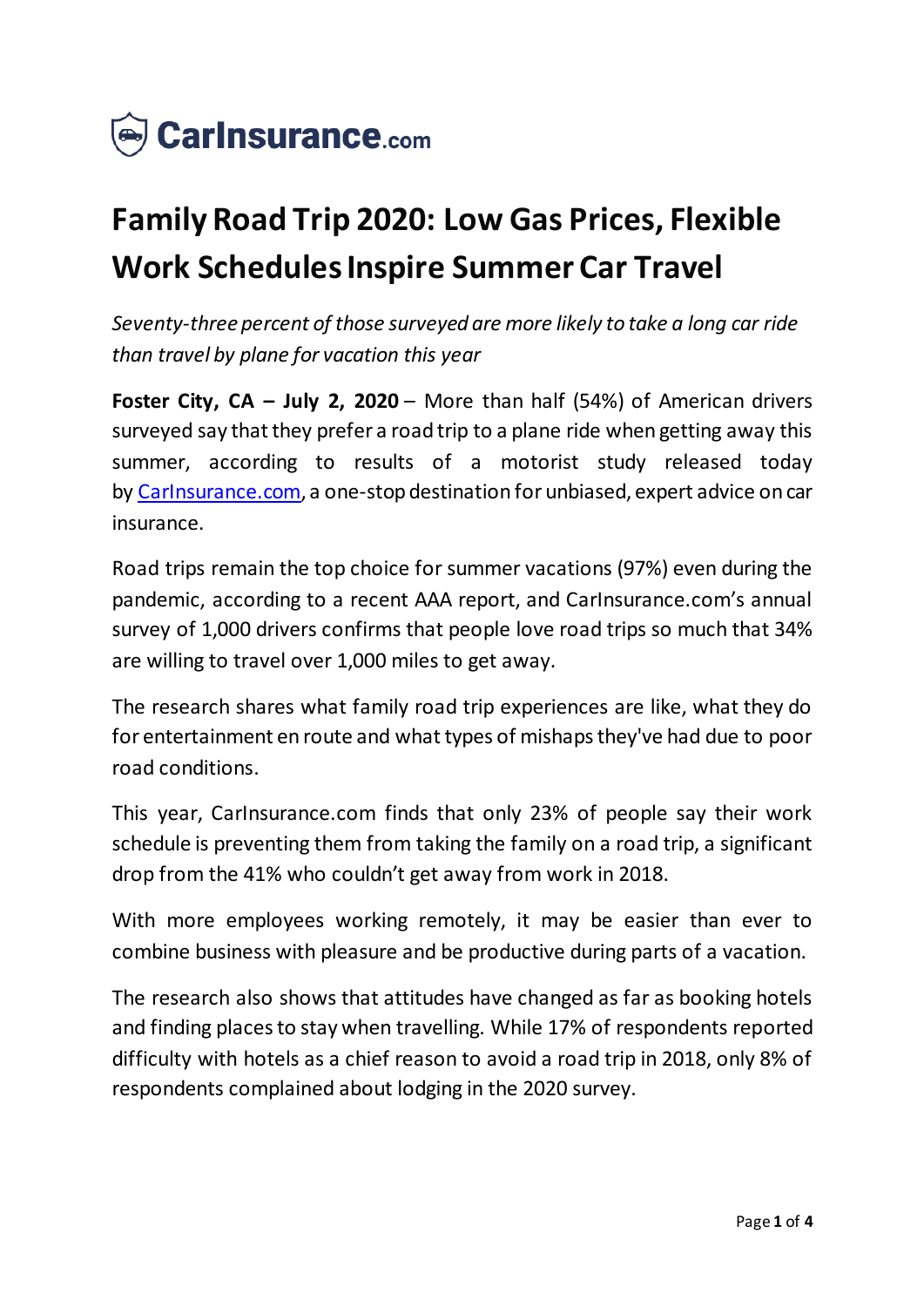**How do people describe family road trips this year compared to the past two years?**

| How drivers described their family<br>road trip experience | 2020 | 2019 | 2018 |
|------------------------------------------------------------|------|------|------|
| Super fun, we will do it again                             | 70%  | 73%  | 69%  |
| Stressful, yet enjoyable                                   | 39%  | 36%  | 40%  |
| Much more fighting than at home                            | 6%   | 8%   | 7%   |
| Someone had a meltdown within an hour<br>of the trip       | 7%   | 12%  | 7%   |
| Someone had a meltdown before we left<br>the neighbourhood | 6%   | 6%   | 3%   |

### **Coping with traffic**

While on the road, 37% of drivers surveyed say they feel content, versus 44% who were happy last year. Only 11% feel either stressed or angry.

How do Americans cope when they experience traffic delays?

- 71% listened to music
- 36% talked or texted on the phone
- 30% listened to news
- 19% ate an entire meal
- 18% listened to audiobooks or podcasts
- 18% listened to sports radio
- 12% got work done
- 12% called people who they weren't particularly close to because they were bored
- 6% cried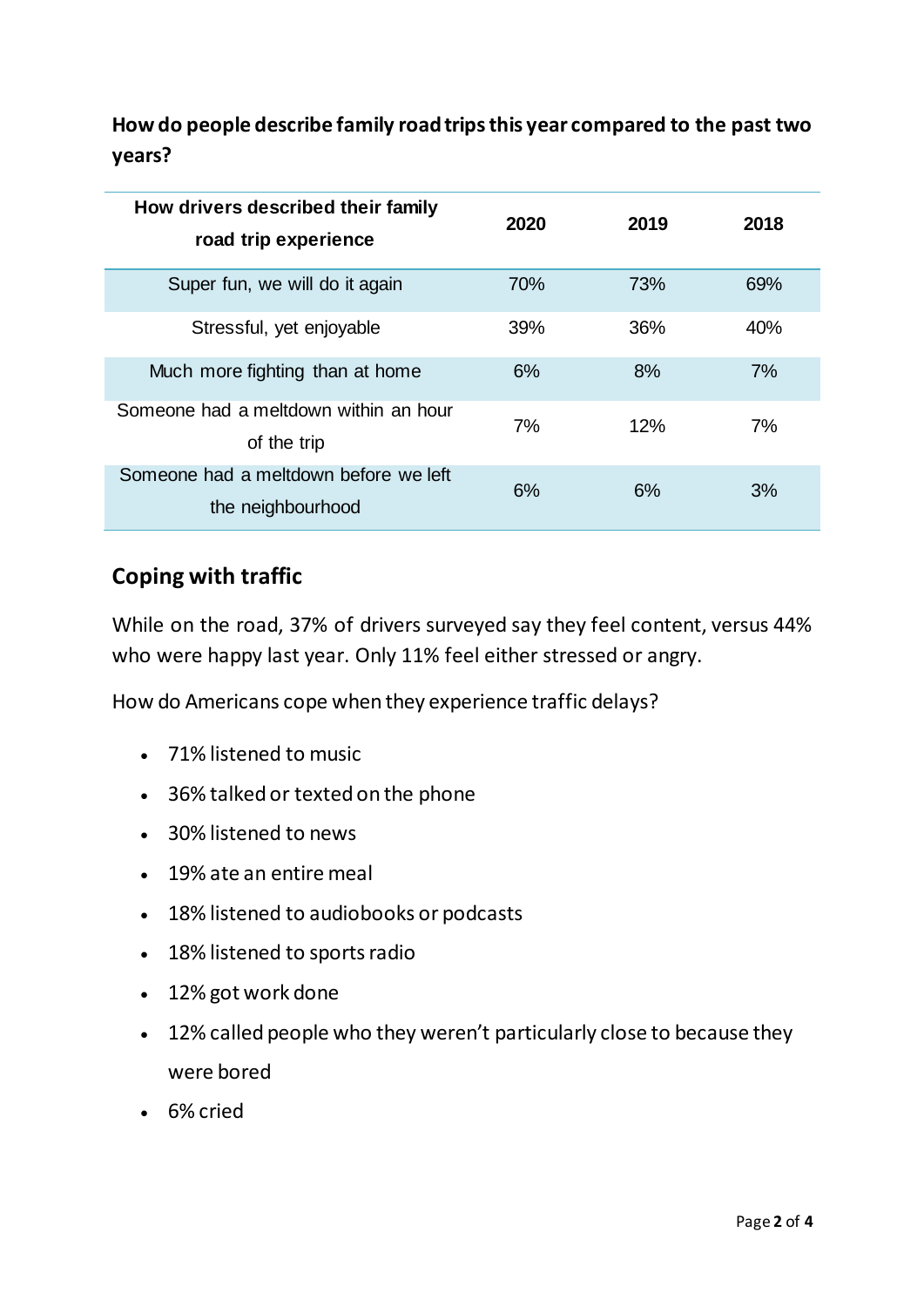Some drivers failed to cope with heavy traffic. Seven percent had an accident, 6% reported an altercation with another driver and 6% received a traffic ticket.

## **Impact of Accidents**

Road conditions are increasingly poor, according to Department of Transportation statistics. Drivers resort to changing their route to avoid bad roads (55%), sustaining minor vehicle damage (29%) and hitting objects in the road (17%) as a result of lousy roads.

Just one accident can raise your yearly car insurance rate by 32%, or \$450 a year, on average, according to CarInsurance.com's auto insurance rate data analysis.

Whether you've experienced an accident or not, you can save on car insurance by [comparing rates,](https://www.carinsurance.com/car-insurance-comparison.aspx) stresses Les Masterson, Carlnsurance.com managing editor. "You may save significantly by comparison shopping, as pricing varies significantly among insurers for the same coverage," explains Masterson.

"It's especially critical to shop around after an accident. Your current company may assess risk differently than others, and may no longer be the most affordable. Our rate analysis of six major insurers shows drivers can save an average of \$1,100 by comparing car insurance quotes after an accident."

To view the full report and methodology, please visit CarInsurance.com: [2020](https://www.carinsurance.com/Articles/family-road-trip-report)  [Family Road Report](https://www.carinsurance.com/Articles/family-road-trip-report)

#### **About CarInsurance.com**

CarInsurance.com is owned and operated by QuinStreet, Inc. (Nasdaq: [QNST\)](https://www.globenewswire.com/Tracker?data=nIE80Pg4a4CF_2hibnrCwRdYrY-HFtd7HRKnYBpfLjdk8-fWdjzFAv5PNFXp51BdodbCvC6QVxm_2Yue2ZEIsw==), a pioneer in delivering online marketplace solutions to match searchers with brands in digital media.

QuinStreet is committed to providing consumers and businesses with the information and tools they need to research, find and select the products and brands that meet their needs. CarInsurance.com is a member of the company's expert research and publishing division.